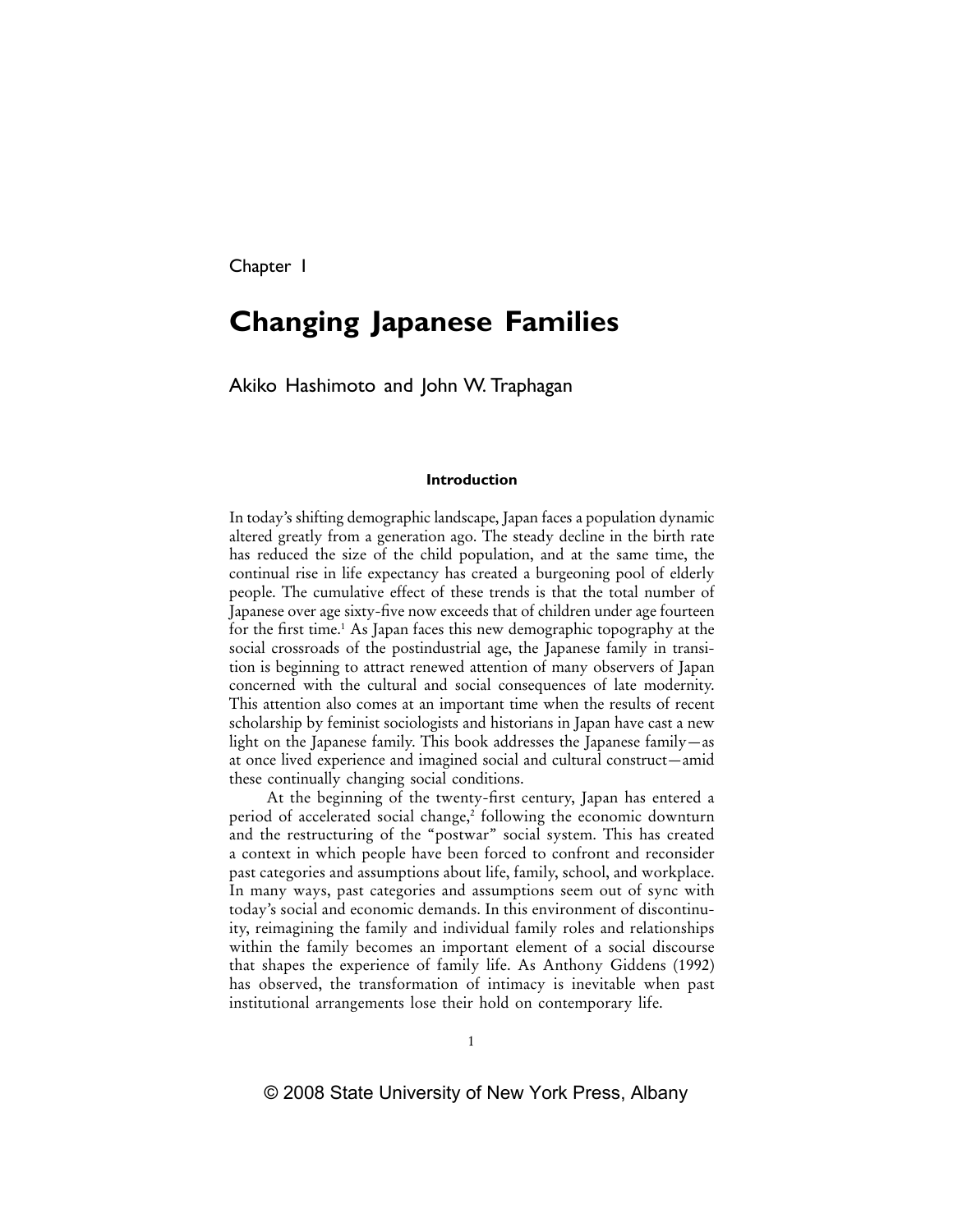Opting out of prototypical "traditional" family arrangements seems increasingly feasible when the global media not only broadens our awareness of different family lifestyles, but also economic uncertainties have undermined past expectations. In Japan today, this "opting out" is expressed especially in the decreasing significance of marriage and child rearing among successive younger generations (White 2002). Millions of young Japanese adults today opt to delay marriage until later in life than in the past, and particularly for women, decide to forego marriage completely. Indeed, Ministry of Health Labor and Welfare statistics show that the mean age of marriage has increased from 25.9 for men and 23.0 for women in 1950 to 29.6 and 27.8 respectively in 2004.<sup>3</sup> Sex and marriage have often been de-linked, and thus, premarital sex is the norm in contemporary Japanese society (Nakanishi 2004). It is therefore not surprising that a large proportion of young adults now endorse the idea of couples living together without marriage registration (Mainichi Shinbun 2004). Experimentation in alternative family arrangements has recently become sufficiently interesting to the general public that a popular magazine ran a feature story on couples who pursue what is known as "neo-marriage" (*neo-kekkon*) where friends are added to the family as housemates (AERA 2005). Whether this represents a new trend, or a new version of a historical pattern in extended families to define members of a household in fairly broad terms, as has L. K. Brown argued, is as yet not clear (Brown 1966, 1131). In either case, evidence suggests that the rising desire and need to revise the "prototypical" family in the past decades has been clearly influenced by the increase in women's gainful employment and economic self-sufficiency (Ochiai 1989).

The declining aspirations for child rearing also point to some changes in the expectations for parent-child relations (Yamada 2001; Nakanishi 2004). Today's youths, when asked about their ideal image of parents, overwhelmingly say that they want their parents to be "like friends" (*tomodachi no yona oya*) (White 1993). This contrasts against images of traditional parenting still found among older generations in rural regions where, as one of John W. Traphagan's informants put it, "children are [viewed as] the belongings of their parents. They are the parents' pets" (*shoyu¯ do¯butsu*)"4 (Traphagan 2000, 377). These sentiments surely attest to the children's desire for nonauthoritarian parenting, a finding consistent with most other youth surveys. Yet, this desire to have the parents act like their peers also points to an unarticulated ideal about parenting, with a somewhat indeterminate view of what specifically the parents can do for the children (Hashimoto 2004a). At the same time, recent surveys have also shown that, given the choice between one's own happiness and that of the family, a sizeable proportion of young people today would privilege their own happiness and eschew family sacrifices<sup>5</sup>—although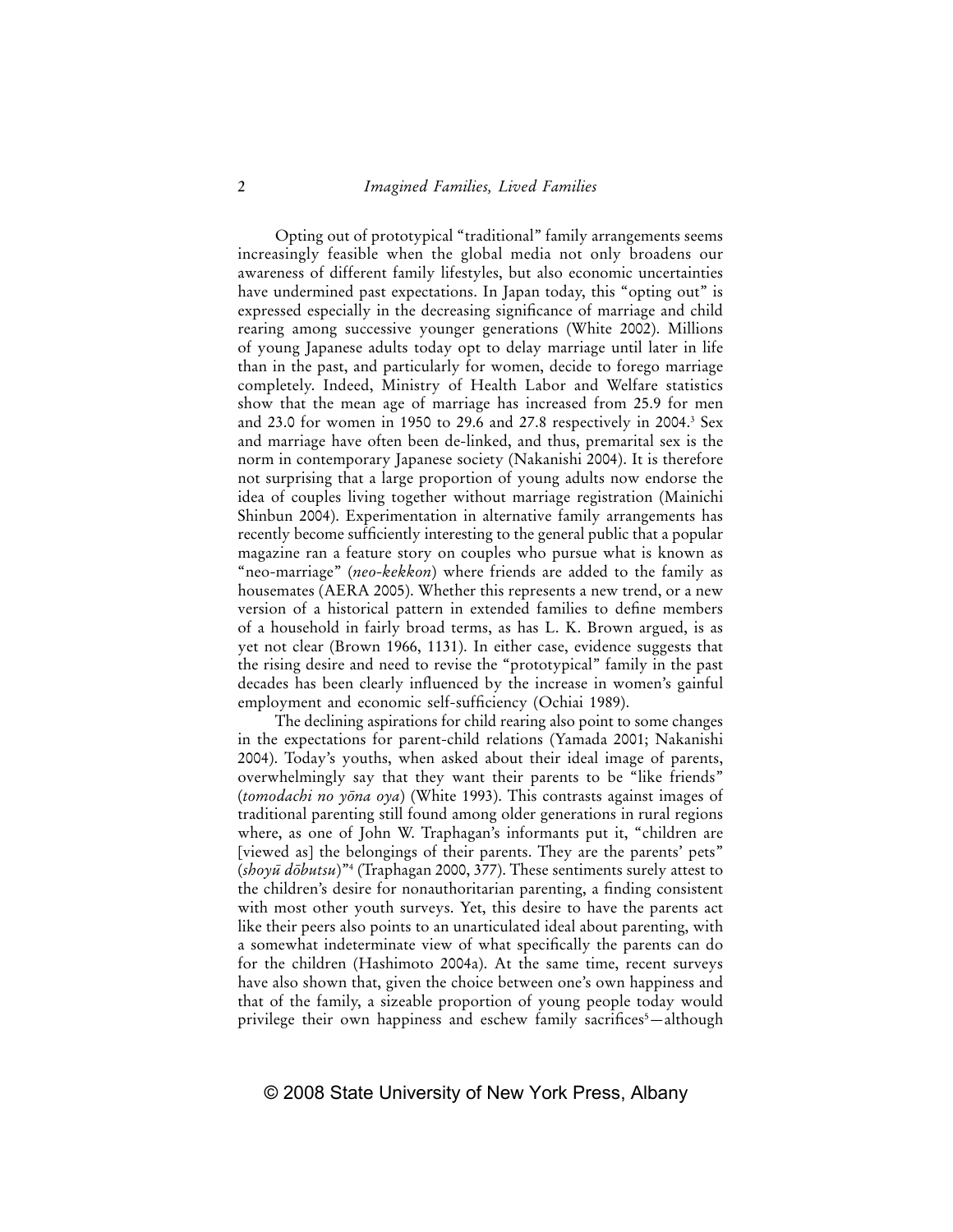how this actually plays out when a family crisis arises is difficult to determine (Traphagan 2002).

Feminist sociologist Meguro Yoriko (1987) has claimed that these changes amount to the coming of "individualized" families in Japan, a trend toward a redefinition of relationships between individuals and collectivities. This trend is akin to what some American sociologists call the "coming of postmodern families"—diverse families that come together as voluntary social units that privilege individual needs over "traditional" institutionalized arrangements (Stacey 1996; Castells 1997).6 In American society today, a wide variety of families—single-parent families, blended families, stepfamilies, cohabitating couples, childless couples, gay and lesbian families, and other variations—replace the prototypical nuclear family, and comprise the majority of families. By comparison, the changes that have reconfigured the family terrain in the recent decade in Japan are increasing singlehood, late marriages, divorce, domestic violence and elder abuse. Individualization of or in the family, however, does not necessarily mean that Japanese society is hospitable to individuals living independently, nor does it imply that Japan is following a path of individuation that parallels or mirrors exactly that followed in the United States or other industrial countries.

## **The Family and Social Change**

The Japanese family, like family elsewhere, has historically been varied and mutable. Over the centuries, it has seen much regional and class variation in patterns of marriage, succession, and levels of sexual freedom. From the less regulated and more egalitarian pairing families before the formal social organization of the eighth century through the emergence of the patriarchal family, control over family succession and inheritance mattered mostly for the elite class. Patriarchy, first established among the aristocracy, gained strength under the military rule in feudal Japan when marriages were serious political business for the elites. Thus developed the *ie*, a type of stem family system for the elite—particularly in the Edo (1603–1867) and Meiji (1868–1912) periods—which is now commonly referred to as *the* traditional Japanese family. The stem family of the Edo period, as part of a patriarchal order, embodied social hierarchy and the assumption of men's privilege over women. With it, the elite woman's ability to own assets, and maintain her surname after marriage also became less and less tenable (Sekiguchi et al. 2000).

When Japan encountered modernity in the end of the nineteenth century, Japanese leaders found themselves faced with a difficult issue of forging a nation-state among people who had been inhabitants of disparate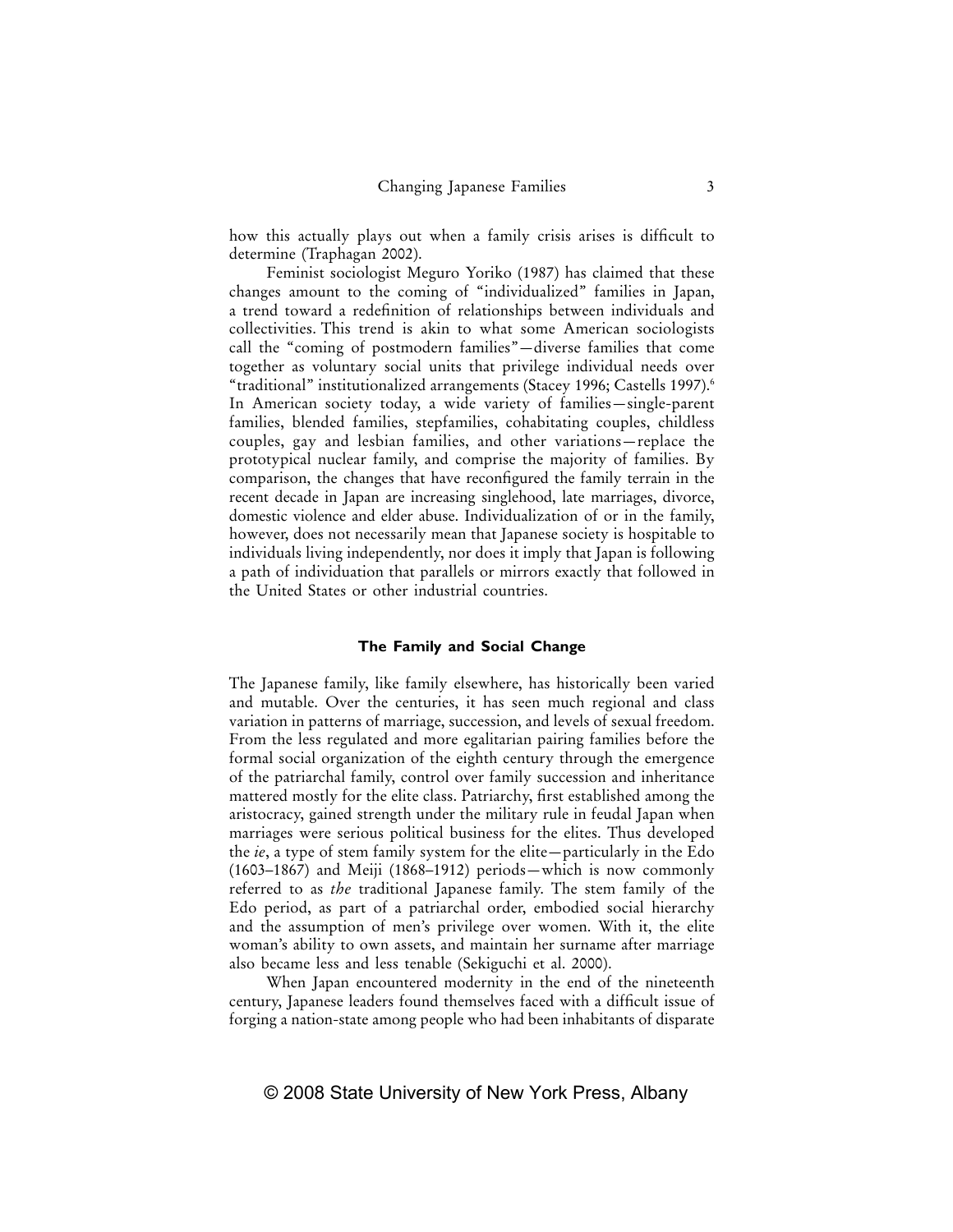feudal domains. The solution to the problem was to reimagine the family by legally extending the *ie* family system that had been common among the elite to the entire population, and thereby enforce a national regulation of family life. The Family Law in 1898 formally established a stem family system that stipulated primogeniture, the passage of family headship succession and allocation of rights of inheritance of the entire estate from eldest son to eldest son. Thus, the Meiji state established the central regulation of the family, and arranged marriages spread thereafter in the late nineteenth century. The state also enforced laws to make married couples use the same surname, and intensified the domestication of women, and the sexual division of labor (Sekiguchi et al. 2000, 8). This regime therefore empowered the male head of households, and disempowered female family members by prohibiting them from making decisions about property, assets, marriage, or divorce. Women thereby lost legal rights as autonomous social agents. At the same time, patriarchal ideology also took on a national dimension with the stipulation of the notion that the emperor was the supreme patriarch of the nation. For the purpose of mobilization, taxation, and control, an intense ideological campaign sought to situate loyalty to the state above the family, and promoted the notion that the state was itself the ultimate big "family," with the emperor's family as the main family from which all others are offshoots.

Of course, the fact that the family was formally reconceptualized legally, in terms of primogeniture and a strict division of rights and obligations on the basis of gender and birth order, does not mean that family life was necessarily *experienced* along these lines. While many, perhaps most, families became organized around the *ie* structure, the mere facts of biology necessitate variation and inventiveness—families may lack sons, lack children, or prior traditions may stipulate the importance of matriarchal inheritance as M. Yoshida points out (1997). The heavy disruption and losses wrought by the fifteen year war in the Asia-Pacific also diminished the continuity of this system for many families (Sekiguchi et al. 2000).

In the wake of World War II, Japanese people experienced another formal revision of the family system as the patriarchal stem family and primogeniture were formally abolished due to political and social restructuring and planning dictated by the American Occupation. Since then the Japanese family has experienced a series of major reconceptualizations. The Family Law of 1947, enacted during the American Occupation, had considerable social consequences. To use the common refrain, as Japan ushered in the new postwar era, the Japanese family discarded its old garb—the *ie* and primogeniture systems—and effectively remade itself in a new image modeled largely on the "Western" democratic ideal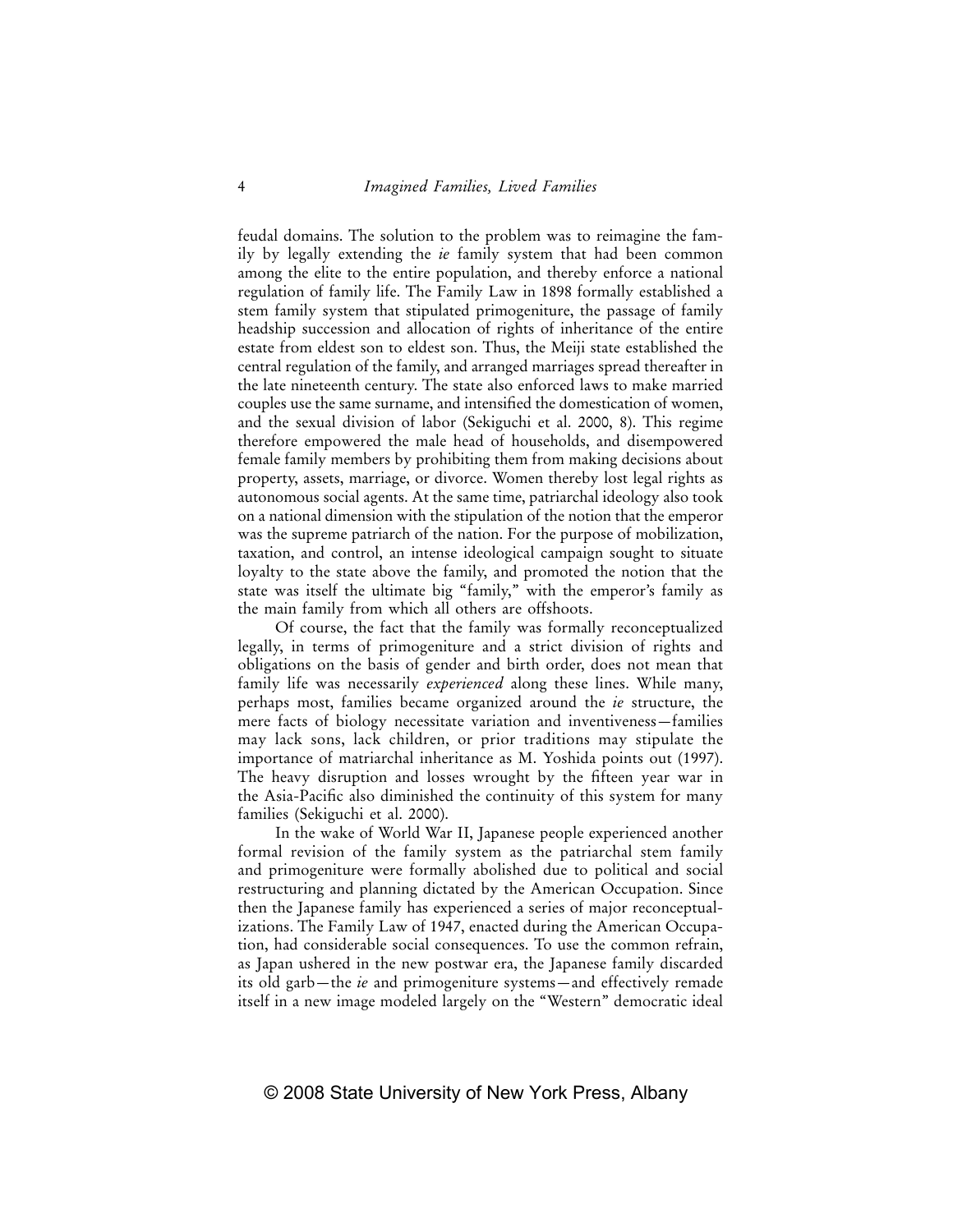of the nuclear family. This was a radical makeover: the "new" postwar family was represented in the language of equality, individual rights, freedom of choice, and voluntary unions—civic principles derived from a Euro-American paradigm that was entirely distinct from the preceding Confucian patriarchy. The prewar authoritarian way of life, the "feudal" (*hobenteki*) way of life, was now seemingly cast aside, discredited, and consigned to history (Smith 1996). The new family promised to turn a new leaf, and promote family relations based on democratic and individualistic rules of engagement (Kawashima 1950; Hashimoto 2004a). Based on the fundamental legal changes and economic expansion of the postwar era, family practices were transformed in patterns of marriage, urban, and suburban residential patterns, and the life course (Hashimoto 2004b). Yet at the same time, even with the internal momentum to reconstitute the family, basic structures associated with the *ie*, such as an emphasis on birth order in terms of identifying which child is likely to have primary responsibility to care for parents, continued to influence conceptualizations about roles, rights, and responsibilities especially within rural families (Traphagan 2000, 2004a, 2004b).

## **Changing Aspirations for Family Life (1940s–1970s)**

Given this recent history, it is not surprising that both premodern and postmodern elements coexist in contemporary Japanese families. Japanese people today create, especially in the realm of aspirations and desires, a hybrid model of family. This is because Japan's transformation in the second half of the twentieth century was not a simple transition from *ie* to the nuclear family, but a product of myriad economic and social compromises between the focus on male lineage and mother-daughterin-law struggles on the one hand, and aspirations for a loving home and a private space for parents to raise their children without interference, on the other hand. The influence of the Eurocentric modern family that idealized family love had already arrived in Japan by the early 1900s. Thus, the ideals of romantic conjugal love and the strong mother-child bond became part of the intellectual discourse, if not necessarily a widespread practice, at that time. The entrance of this ideal of romantic conjugal love was connected to processes of imagining and reimagining the family as it entered the youthful consciousness through media and entertainment even as the large proportion of mate selection remained under control of the parents. The strength of mother-child love, commonly believed to be a "traditional" legacy from prewar Japan is in fact also greatly influenced by European and American literature, films, and intellectual discourse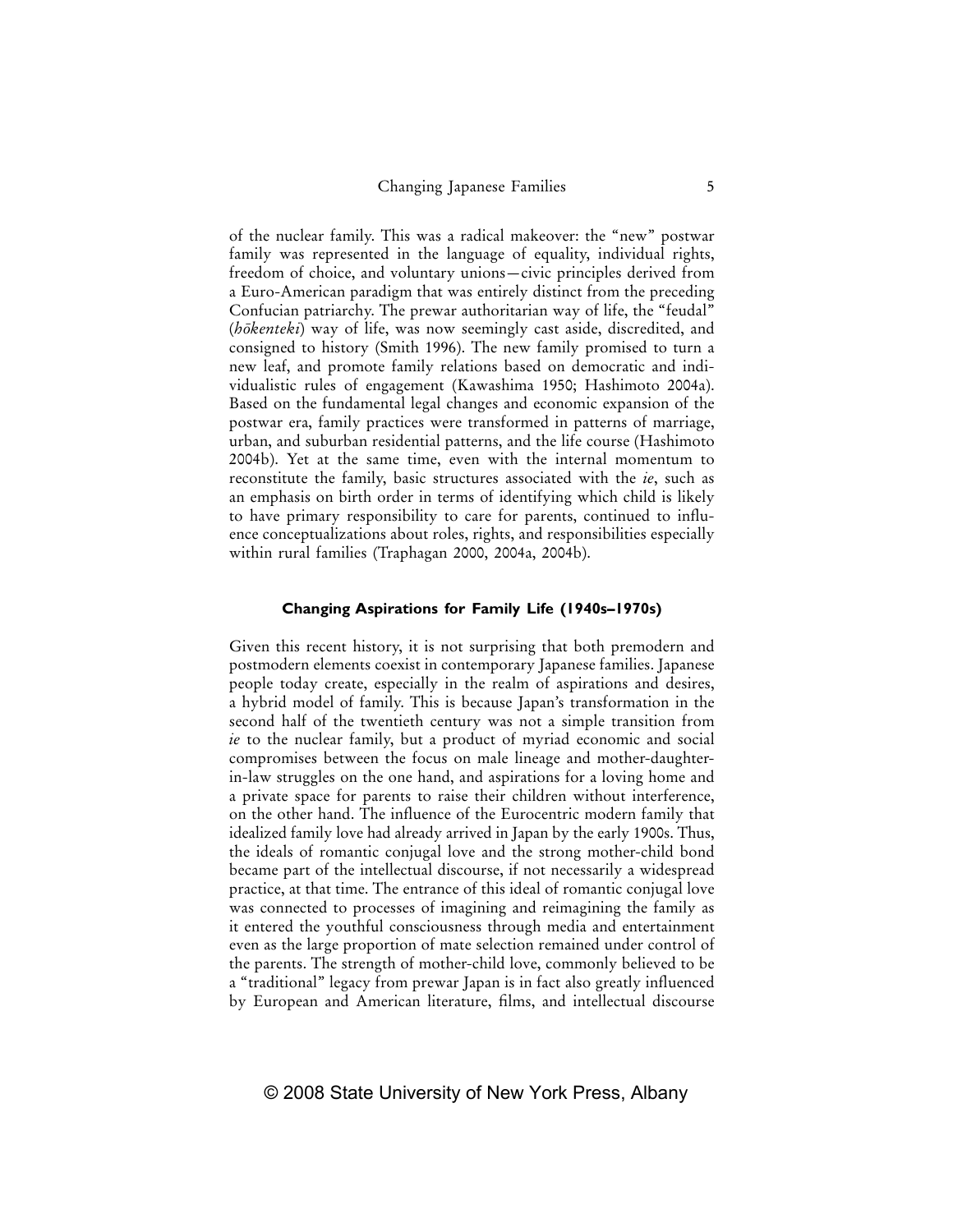(Sakamoto 1997, 34, 153). In the course of such modern transformation, the bonds with extended kin became more peripheral, while the bonds among nuclear family members grew more intense and emotional (Yamada 2001). At the same time, while continuities from the past such as patriarchical hierarchies became less visible in the foreground, it nevertheless remained a salient part of family life especially in rural Japan.

#### *Changes in Romantic Love and Marriage*

The degree to which romantic love has come to dominate the ideals of intimacy and privacy for the couple in the imaginations of Japanese emphasizing love, emotional bonds, personal attraction, compatibility, and individual choice for marriage—has been remarkable. Romantic love marriage overtook arranged marriage around 1970 as the popular form of marital choice; today they comprise almost all marriages (figure 1.1).7 Such marriages also began to shift later in age as the notion of individual choice became more desirable. While almost all women  $(95%)$  in their early thirties were married in 1950, fifty years later, the proportion had declined by almost one third, to 66 percent (Sekiguchi et al., 2000, 187). Today, only 18 percent of young people aged 18–24 feel that everyone should marry (Yuzawa 2003, 103). This perspective derives partly from the ideology of romantic love, and at the same time, it may also reflect their sense that the prospect of living with in-laws is unattractive (Yuzawa 2003, 97). The hybrid model of marriage is evident in the fact that despite the trend toward autonomy, couples still find it necessary to ponder whether or not to live with the in-laws. J. M. Raymo (2003b) has argued that delayed marriage or a decision not to marry at all is associated with high levels of educational attainment and suggests that this may be connected to the social milieu of Japan in which it is difficult for women to balance work and family.

Another consequence of the changing marriage practices has been the declining birth rate. Japan's total fertility rate dropped below the replacement rate of 2.1 in 1974 and has hovered around 1.3 children per woman over the life course since 1997, reaching 1.29 in 2003.<sup>8</sup> It seems likely that delayed marriage or refusal to marry has contributed to the low total fertility rate in recent years, as a growing number of women are choosing not to have children. In the meantime, Japanese marriages have diversified further: the proportion of those who had experienced cohabitation without marriage reached 15 percent of women aged 20–49 in a recent survey (Mainichi Shinbun 2004); paper divorce is a practice now found among those who oppose the law that legal marriage requires couples to adopt the same surname; in-house divorce is another trend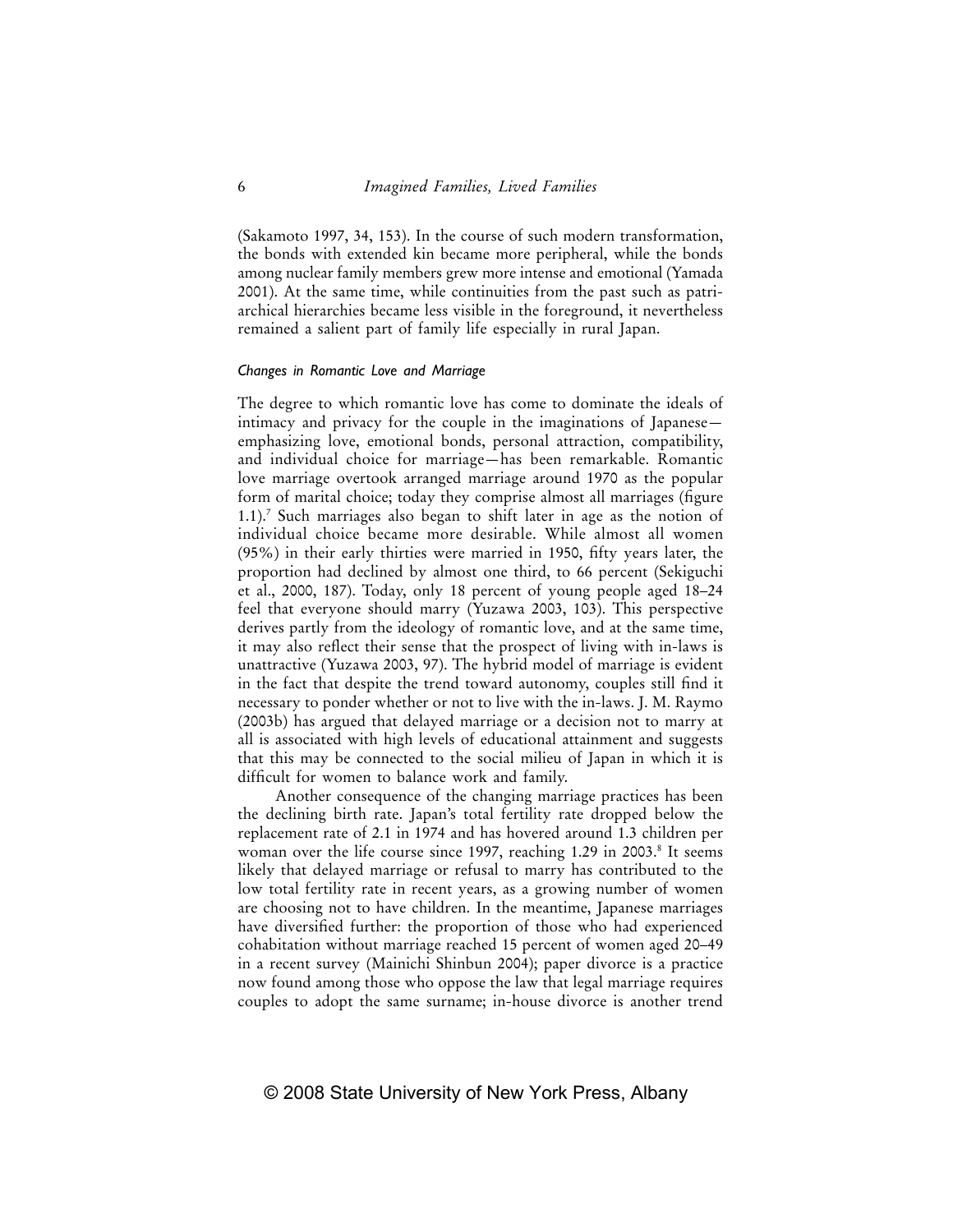

Source: Japan Ministry of Health and Welfare, I Ith Shussei doko kihon chosa 1998 (cited in Yuzawa 2003), 93.

Figure 1.1 Changes in Proportions of Love Marriages and Arranged Marriages, 1949–1995

known among estranged couples who continue their legal marriage while divorced emotionally.<sup>9</sup>

## *Changes in Maternal Love and Domesticity*

As historical sociologist Ochiai Emiko (1989, 237) has documented, modernity is also a time when the regard for the woman as a mother and the infant as a person heightened in the family. By the second half of the twentieth century, the figure responsible for the well-being of life at home shifted quite noticeably from the father figure to the mother figure. Indeed the loss of the powerful father figure is a recurrent theme in discussions of the postwar Japanese family, as the war had destabilized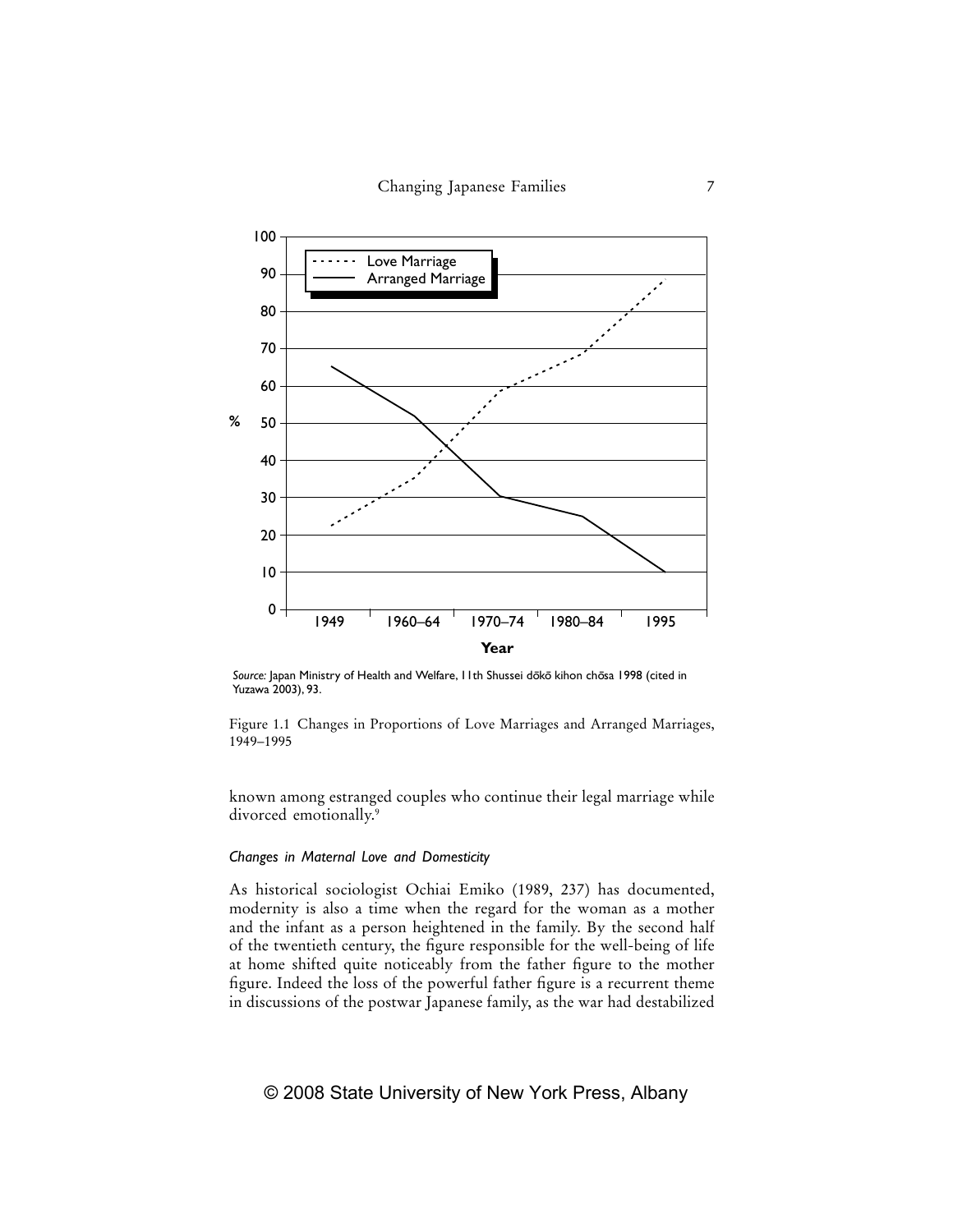masculine identity and along with it, his authority in the family (Yamada 2001, 356). This loss of a dignified male presence invariably forced a deepening reliance on the mother figure as the solid and dependable anchor of the family, a figure that had emerged untarnished by the violence, failure, and culpability in the war (Saitō 2003). The ideal postwar mother is also the solidly dependable figure who is always there to offer love and nurturance, in contrast to the ideal prewar mother who is predominantly imagined as the self-sacrificing, suffering figure (Sakamoto 1997, 176). Such myth of maternal love and maternal society intensified further in the enterprise society of the 1960s (Yoda 2000, 866).

Moreover, the powerful aspirations for the "new family" came in the context of the emerging economic affluence of Japanese society and spurred by the consumer revolution and the economic expansion in the 1960s and 1970s. The "new family" was Japan's new middle class, typically in suburban homes equipped with consumer gadgets that ostensibly made the life of the housewife comfortable. This is the "salaryman" family that Ezra Vogel discusses in his work on the Japanese family in the 1960s; the nuclear family organized around the bureaucracies and businesses of postwar Japan that constituted a male domain juxtaposed against the female domain of the domestic sphere. The new family was the postwar version of the modern family, founded on reintensified gender division of labor. This new domesticity was also centered on the mother, who took almost the entire responsibility for child rearing and hearth tending (Yoda 2000).

The new family ideal was based on an ideology of home ownership called "my home-ism" in which urban middle-class workers aspired to a matricentric image of domesticity (Yoda 2000, 871). In a sense, postwar affluence and consumer culture greatly influenced and also depended on women's domestic aspirations and choices (Miura 1999). Unlike their mothers who had assumed more passive roles in the prewar family, postwar mothers were expected to be the creators of comfort at home, nurturing their family with love, care, and nourishing food. Since there were limited role models for this in urban Japan, fictive models from American sitcoms, Japanese home dramas on television, weekly women's magazines, and the flood of advertising became influential. The new family was supposed to be bright, sweet, and happy, like those fictive models. Mass aspiration for the middle-class new family was to erase class disparity, and realize the Japanese dream. Additionally, the idealization of home tended by the full time housewife that served as a refuge from the working world for men also helped to legitimate the excessive workload of that world. By 1975, the proportion of women who were housewives overseeing the domestic domain reached its highest peak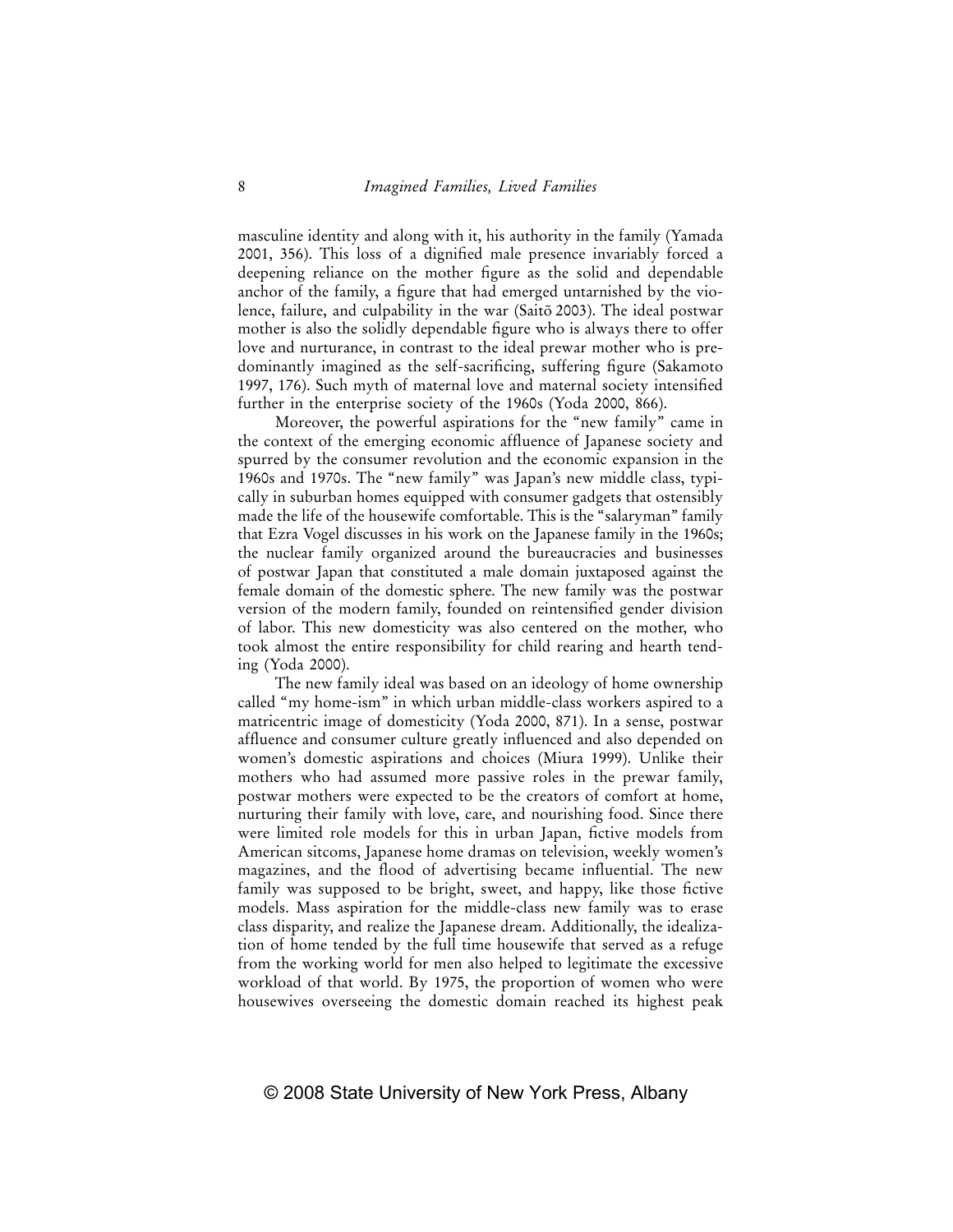(Miura 1999). At around the same time, the growth of nuclear families also plateaued. Thereafter, co-residence with the elderly began to decline at the rate of 1 percent per year (Hashimoto and Ikels 2005). By the 1980s, however, the weight of contradictions between the dream and the reality of domesticity, finally began to expose.

#### **The Transformation of Intimacy (1980s–2000s)**

Anthony Giddens (1992) has pointed out that the transformation of intimacy occurs when relationships are freed from the confines and regulations of institutional arrangements at particular historical moments. At these junctures, the dissonance and contradiction between chosen bonds and institutional bonds become inescapable and create uncertainty. This is the case also for Japan in the 1990s and 2000s, especially in regard to parent-child relationships (Yamada 2001, 186).

By the 1980s, when Japan had achieved the prosperity it aspired to in the early postwar period, the children raised in the new families of suburbia knew already that the happiness that was promised with the idealized "my home-ism" did not resonate with their reality. In many respects, the ideal new families had been made possible by the consumerism that accompanied economic expansion; but when the economic bubble burst and the recession exposed the illusion of permanent and stable employment for the diligent work force, the children found that attaining a better living than their parents through hard work and better education was no longer guaranteed (Yamada 2001, 186). Once parents could no longer guarantee to their children that filial obedience would lead to success, the children's expectations regarding filial bonds shifted to more individualized, voluntary ties. This trend illustrates Yamada Masahiro's thesis that upward mobility can no longer serve as a family or individual goal, and institutional rules and norms geared to its attainment lose their power (2001, 49, 110).<sup>10</sup>

## **Japanese Families in a Global Age**

The preceding discussion provides the context for the chapters that follow in this book. A multidisciplinary group of scholars address Japanese families from a variety of perspectives, including anthropology, political science, sociology, and literature. The key theme that runs through the contributions is an emphasis on how attitudes towards and ideas about the family have changed recently and how the Japanese are in the process, again,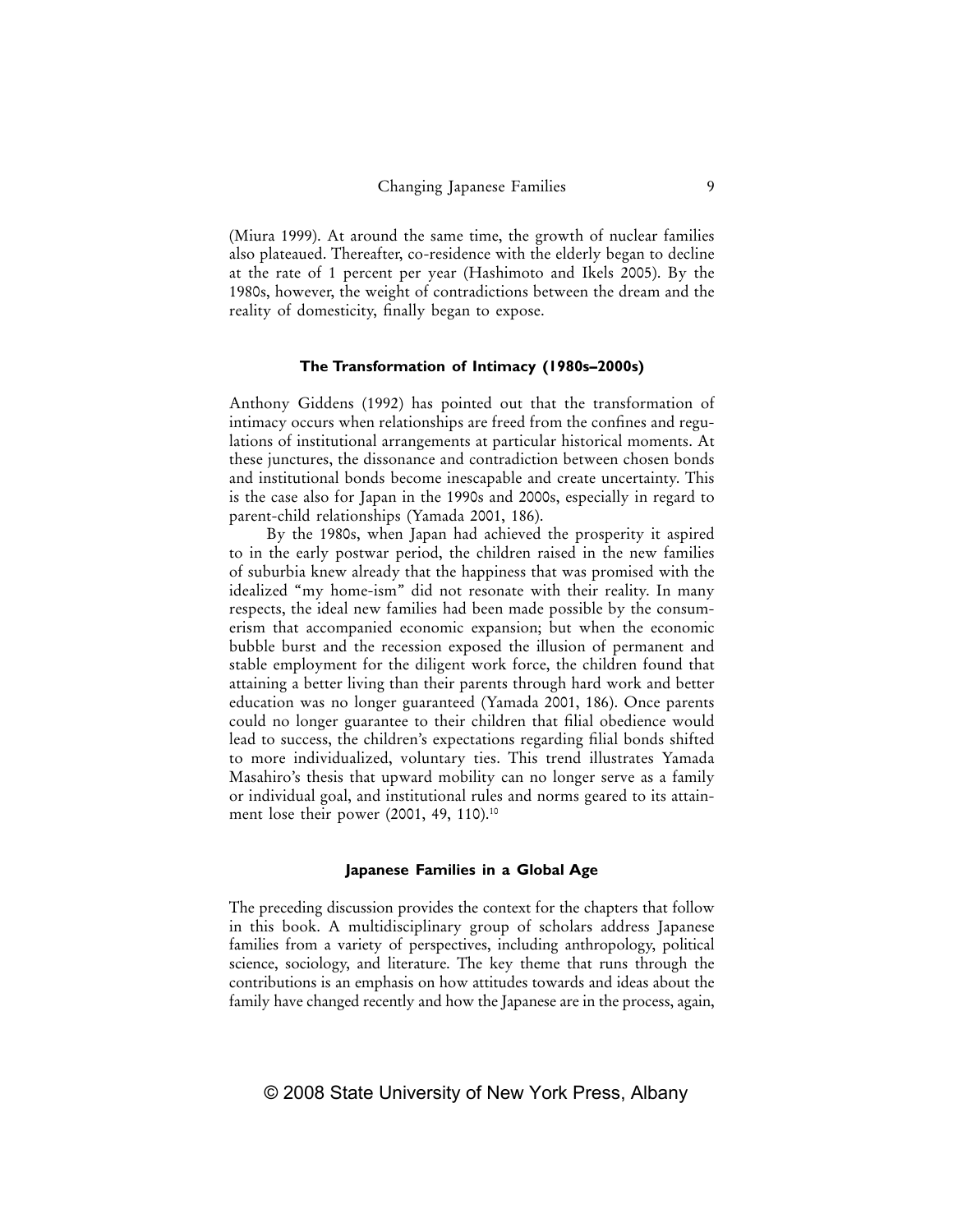of reconsidering or reimagining the nature of the family. The contributors look at conceptualizations of family expressed within families, particularly those faced with traumatic issues such as abandonment or long-term illness, as well as the public imagination about the family through media such as *anime* and *manga*.

Our primary interest is in understanding "the family" as a dynamic and continually changing social unit that does not simply exist, but is imagined or conceptualized and reconceptualized in the minds of individual people and in public discourse. A. Hashimoto's chapter 2, S. Napier's chapter 3, and K. McDonald's chapter 4 examine representations of family in the popular media, such as newspaper comics (*manga*), animation (*anime*), and films. Hashimoto explores changes in the power dynamics among family members represented in comics over the last half century. Each successive generation reinterprets and redefines the notion of the "good" family as the times change, and they often reflect the tensions and conflicts of competing ideals. Napier argues that science fiction and fantasy texts found in animated films showcase discourses on the family precisely because the genres defamiliarize common issues such as intergenerational conflict, sibling rivalry, and even geriatric problems. She looks at popular films such as *Spirited Away* to show how alternative visions of family are portrayed and represented in popular culture. Turning to family issues that arise in relation to the end of life, McDonald considers the work of two female Japanese film directors and the images of aging and senile dementia that they portray. These films, endorsed by the Ministry of Education, represent the state-sanctioned perspectives and ideologies on the family, which are also constructed by women.

From these studies of fiction, the volume turns to a variety of social and political issues that have affected the Japanese family over the past sixty years. Steinhoff examines the families of political dissidents who were prominent members of the protest movements of the 1960s, and explores the family crises that ensued as a direct result of political activism, arrests, and state prosecution. Tamanoi takes a historical perspective and examines the problem of returnees from Manchuria, once abandoned in 1945, now seeking reunion with their Japanese families of origin. She expands the scope of her inquiry to the friction between "the Japanese" who emigrated to Northeast China (Manchuria) in the 1930s and were subsequently repatriated with their "Chinese" families, and "the Japanese" who never left mainland Japan, to challenge the perception that Japan is "a big family." Long raises important questions about recent changes in family configurations and the effects on caregiving for the elderly. She shows concomitant strains of aligning roles and responsibilities, in difficult family circumstances filled with a sense of loss.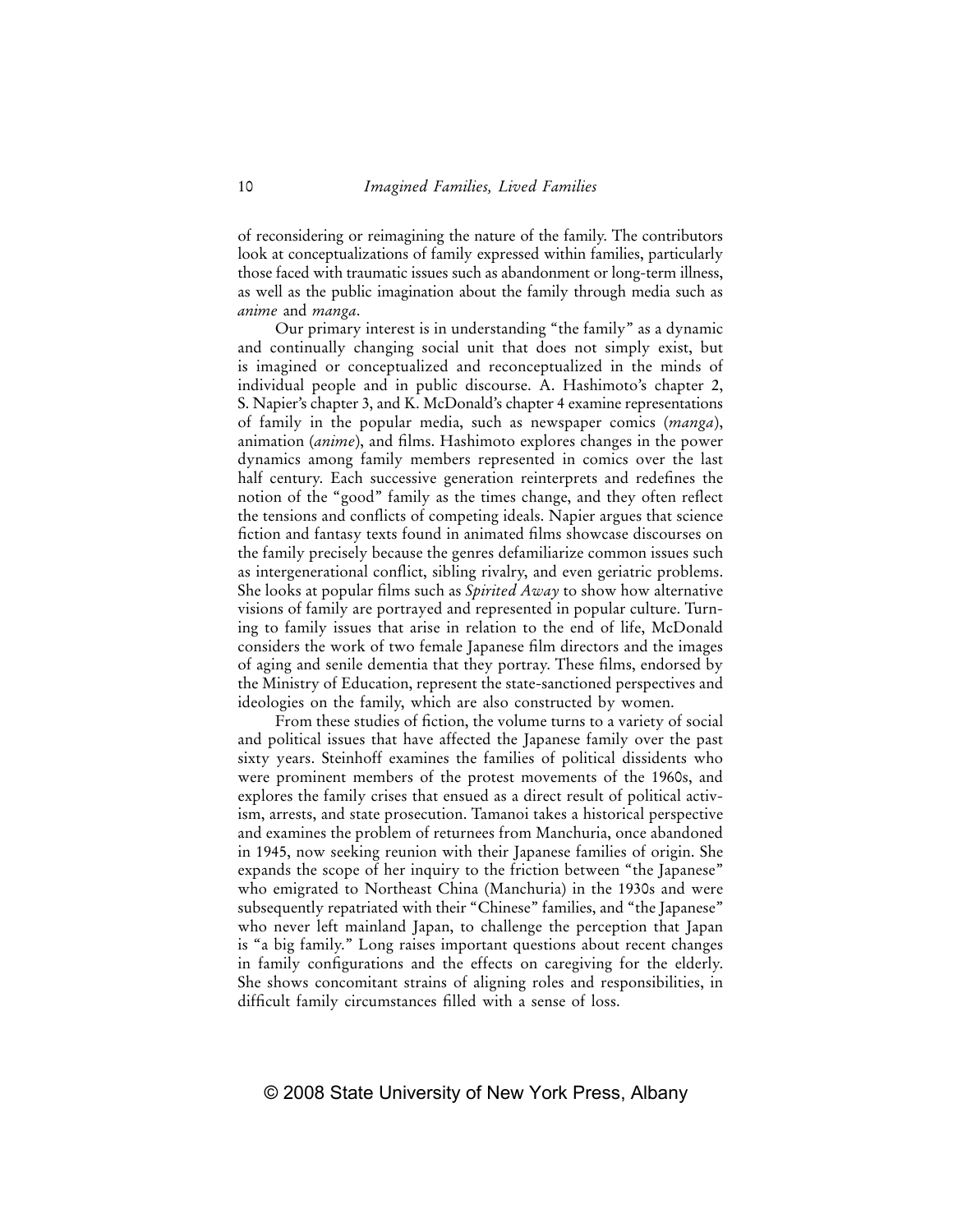In summary, the chapters in this volume represent "the family" in Japan as a dynamic and changing unit that is interpreted in a variety of ways. As several Japan scholars have shown in recent years (cf. Goodman 2002; Traphagan 2003), no single representation of the family is adequate for understanding the manner in which families function and are understood in the Japanese context. What emerges from these chapters is a picture of complex Japanese families in which a variety of traditional and modern ideas and hybrid ideologies influence decision making within families and attitudes about what constitutes a family in the modern Japanese context. The family is not a stagnate entity, but is continually changing as individuals experience familial relationships within the framework of both the immediate social milieu and, increasingly in the twenty-first century, in a context of global informational exchange that exposes people to a variety of possibilities around which to imagine their own life situation.

#### **Notes**

#### *Changing Japanese Families*

 1. Demographic conditions of family relations are projected to change further during this century. At the current replacement rate, the population of Japan will shrink from the current 127 million to approximately 64 million by the end of the twenty-first century. Those over the age of sixty-five are expected to increase from just under 20 percent of the population in 2005 to a peak of almost 36 percent in 2055 and will remain over 35 percent for the rest of the century. By contrast, those between the ages of zero and fourteen will drop from slightly under 14 percent of the population in 2005 to a low of about 10.5 percent in 2055 (See Traphagan and Knight 2003).

 2. We refer here to a speed of change under recent globalization trends that appears to be faster than in previous decades, measured in terms of significant socioeconomic indicators (Giddens 2000; Held et. al. 1999; Sassen 1999).

 3. Source: Ministry of Internal Affairs and Communications, Statistical Bureau, http://www.stat.go.jp

4. The Japanese word *shoyū dōbutsu* 所有動物 literally means "owned animal."

5. This is especially the case for women. Nihon Seishonen Kenkyūjo. 2004. Kōkōsei no gakushū ishiki to nichijō seikatsu: Nihon, amerika, chūgoku no 3 kakoku hikaku. (Tokyo: Nihon Seishōnen Kenkyūjo), p. 87. http://www1.odn. ne.jp/youth-study/reserch/2005/danjo.pdf

 6. The prototypical nuclear family consisting of father, mother, and one or two unmarried children now comprise only 25 percent of all American families.